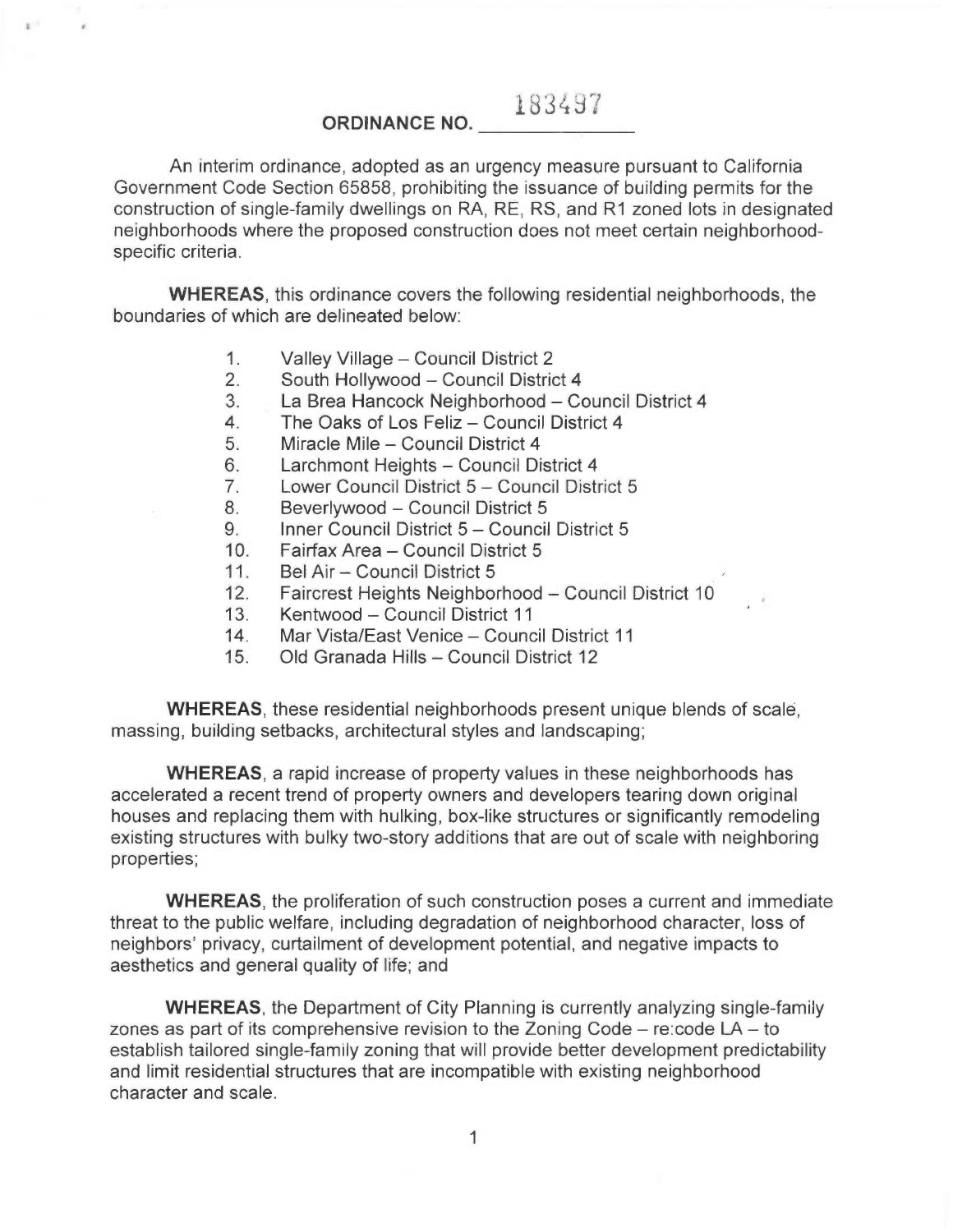## NOW THEREFORE,

 $\mathbb{C}$  .

 $\mathcal{E}$ 

# THE PEOPLE OF THE CITY OF LOS ANGELES DO ORDAIN AS FOLLOWS:

Section 1. DEFINITIONS. For purposes of this ordinance, the following terms shall be construed as defined in this section. To the extent applicable, terms not defined here shall be construed as defined in Section 12.03 of the Los Angeles Municipal Code (LAMC).

PROJECT. The construction, erection, alteration of, or addition to a structure in a residentially zoned lot located wholly or partly within the areas identified in Section 2 of this ordinance. The term Project excludes improvements that do not increase an existing or prior-existing structure's Residential Floor Area, as defined in Section 12.03 of the LAMC.

Sec. 2. INTERIM CONTROL AREA. The provisions of this ordinance shall apply to all RA, RE, RS and R1 zoned lots located wholly or partly within the areas depicted by shaded areas on the attached maps:

- 1. Valley Village Council District 2
- 2. South Hollywood Council District 4
- 3. La Brea Hancock Neighborhood Council District 4
- 4. The Oaks of Los Feliz Council District 4
- 5. Miracle Mile Council District 4
- 6. Larchmont Heights Council District 4
- 7. Lower Council District 5 Council District 5
- 8. Beverlywood Council District 5
- 9. Inner Council District 5 Council District 5
- 10. Fairfax Area Council District 5
- 11. Bel Air Council District 5
- 12. Faircrest Heights Neighborhood Council District 10
- 13. Kentwood Council District 11
- 14. Mar Vista/East Venice Council District 11
- 15. Old Granada Hills Council District 12

### Sec. 3. PROHIBITION.

A. Valley Village. Notwithstanding any section of the LAMC, no building permit shall issue for a Project in Valley Village unless the proposed structure complies with the regulations set forth in the adjacent Studio City Residential Floor Area District (Ordinance No. 182048).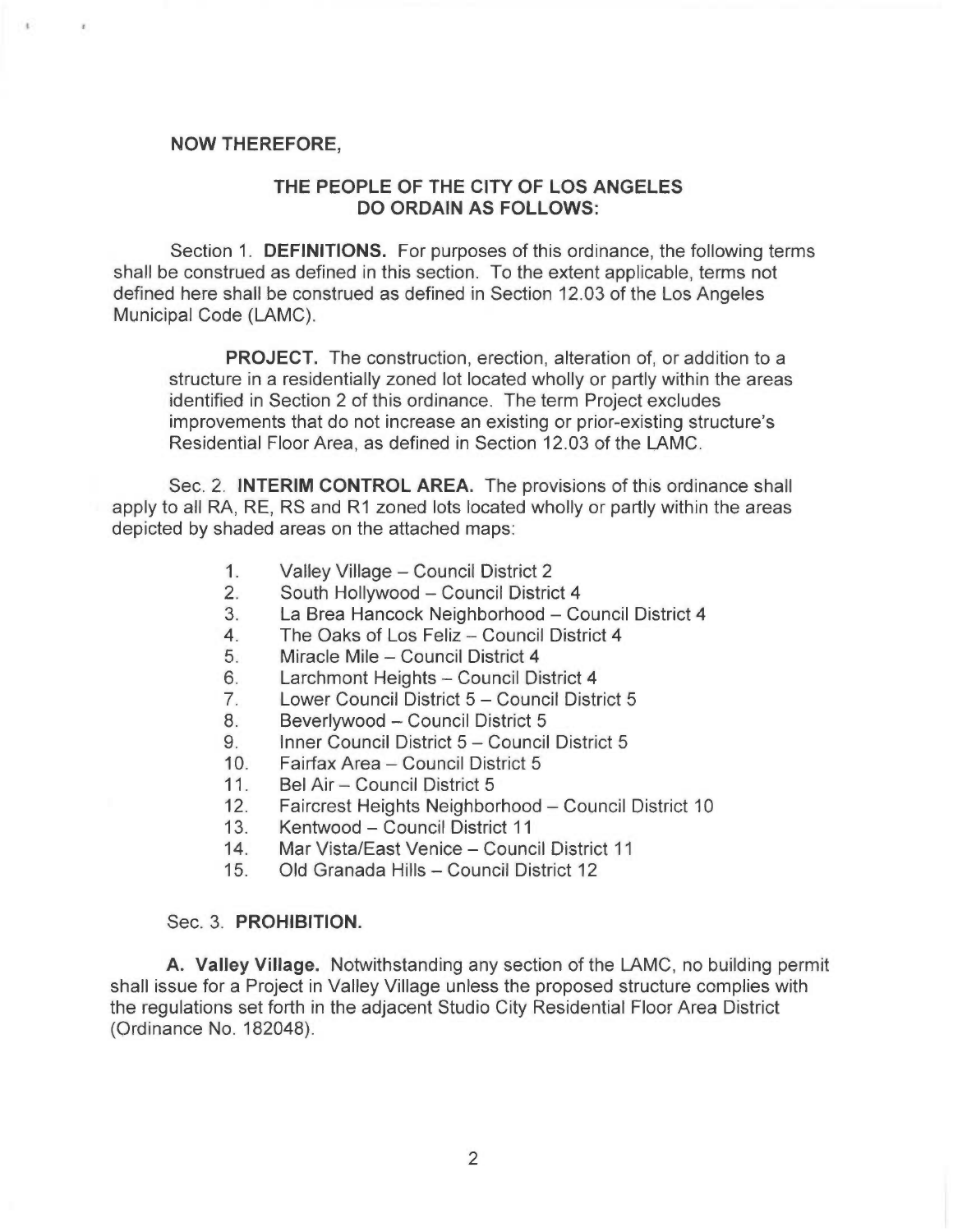B. South Hollywood, Larchmont Heights, and Old Granada Hills. Notwithstanding any section of the LAMC, no building permit shall issue for a Project in South Hollywood, Larchmont Heights, or Old Granada Hills unless the proposed structure's Residential Floor Area does not exceed 120% of the prior or existing structure's Residential Floor Area. The prohibition specified in this paragraph shall not apply where there has been no single-family dwelling on a lot in the five years before the effective date of this ordinance.

C. The Oaks of Los Feliz. Notwithstanding any section of the LAMC, no building permit shall issue for a Project in the Oaks of Los Feliz on a Hillside Area lot unless the proposed structure's Residential Floor Area, which shall include the floor area of any new basement, does not exceed the base Residential Floor Area set forth in the Zoning Code.

D. Lower Council District 5, Kentwood, and Mar Vista/East Venice. Notwithstanding any section of the LAMC, no building permit shall issue for a Project in Lower Council District 5, Kentwood, or Mar Vista/East Venice unless the proposed structure's Residential Floor Area—without exceptions for detached accessory buildings; porches, patios and breezeways; and over-in-height ceilings—does not exceed the base Residential Floor Area set forth in the Zoning Code. No Residential Floor Area bonus shall be allowed for green building, proportional stories, or front façade articulation.

E. Beverlywood, Inner Council District 5, and Fairfax Area. Notwithstanding any section of the LAMC, no building permit shall issue for a Project in Beverlywood, Inner Council District 5, or Fairfax Area unless the proposed structure's Residential Floor Area—without exceptions for detached accessory buildings and over-in-height ceilings—does not exceed the base Residential Floor Area set forth in the Zoning Code. Residential Floor Area bonuses permitted by the Zoning Code shall be limited to 15% of the maximum Residential Floor Area.

F. Bel Air. Notwithstanding any section of the LAMC, no building permit shall issue for a Project in Bel Air on a Hillside Area lot where the import and export of exempted graded earth exceeds 6,000 cubic yards.

G. La Brea Hancock Neighborhood, Miracle Mile, and Faircrest Heights Neighborhood. Notwithstanding any section of the LAMC, no building permit shall issue for a Project in the La Brea Hancock Neighborhood, Miracle Mile, or Faircrest Heights Neighborhood unless the proposed structure complies with the regulations set forth in the Beverly Grove Residential Floor Area District (Ordinance No. 182754).

## Sec. 4. EXCEPTIONS.

÷.

¥

A. The prohibitions specified in Section 3 of this ordinance shall not apply to the issuance of a building permit for either of the following purposes: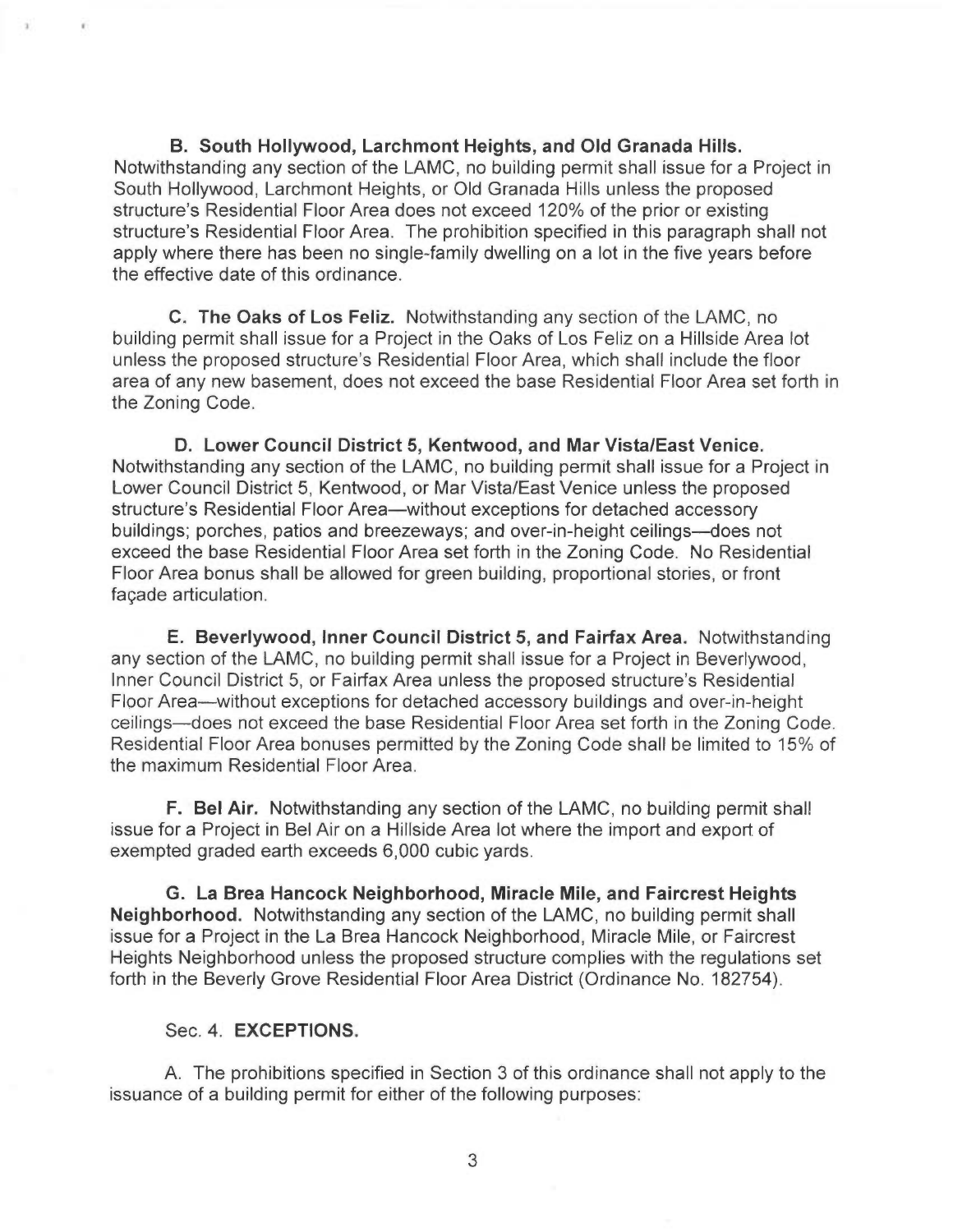1. To comply with an order issued by the Department of Building and Safety to repair, remove or demolish an unsafe building or substandard condition; or

2. To rebuild a structure destroyed by fire, earthquake or other natural disaster, provided that the development is not prohibited by any other provision of the LAMC.

B. The prohibitions specified in Section 3 of this ordinance shall not apply to the issuance of a building permit for a Project that satisfies all of the following conditions:

1. Architectural and structural plans sufficient for a complete plan check were accepted by the Department of Building and Safety before the effective date of this ordinance, subject to the time limits set forth in section 12.26.A.3 of the LAMC;

2. A plan check fee was collected before the effective date of this ordinance; and

3. No subsequent changes have been made to those plans that increase or decrease the height, floor area, or occupant load by more than five percent, that change the use; or that violate the Zoning Code regulations in effect on the date that the plan check fee was paid.

C. The prohibitions specified in Section 3 of this ordinance shall not apply to Projects that involve the construction, redevelopment, rehabilitation or renovation of multifamily housing. Multifamily housing includes two-family dwellings, multiple dwellings, group dwellings and apartment houses.

Sec. 5. HARDSHIP EXEMPTIONS. The City Council, by resolution, may grant an exemption from the provisions of this ordinance in cases of extreme hardship duly established to the City Council's satisfaction. An application for hardship exemption shall be filed with the City Clerk on forms provided by the Department of City Planning.

Sec. 6. DURATION OF ORDINANCE. This ordinance shall be in force and effect for 45 days from its date of adoption. The City Council may extend this ordinance for 22 months and 15 days. Any extension shall be based on the City Council finding that the proliferation of hulking, box-like structures in certain residential neighborhoods continues to pose a current and immediate threat to the public health, safety or welfare.

Sec. 7. APPLICABILITY OF ZONING CODE. The provisions of this ordinance supplement those set forth in LAMC, Chapter 1 ("Planning and Zoning Code") and any other City ordinance, and do not confer any right or benefit not otherwise conferred under existing law.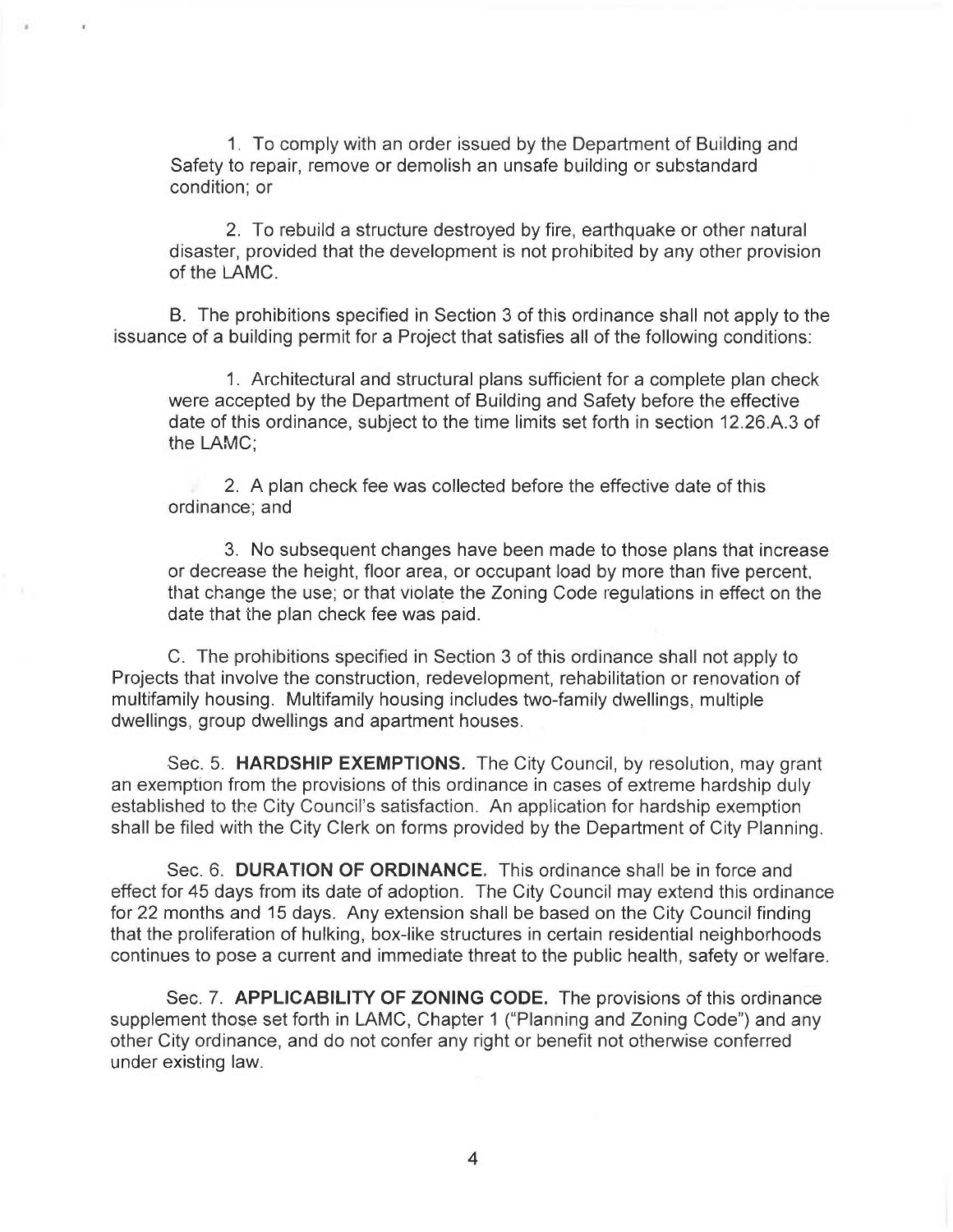Sec. 8. SEVERABILITY. If any provision of this ordinance is declared unconstitutional or otherwise invalid by a court of competent jurisdiction, such invalidity shall not affect other provisions of this ordinance that can be implemented without the invalid provision. To this end, the provisions of this ordinance are severable.

Sec. 9. SAVINGS CLAUSE. The provisions of this ordinance do not apply to the extent that their application would result in a taking requiring compensation, would deprive any person of constitutional or statutory rights or privileges, or would otherwise be inconsistent with state or federal law.

Sec. 10. URGENCY CLAUSE. The City Council finds that the proliferation of towering, box-like structures in certain residential neighborhoods poses a current and immediate threat to the public welfare, including degradation of neighborhood character, loss of neighbors' privacy, curtailment of development potential, and negative impacts to aesthetics and general quality of life; and that the continued processing of building permits will result in that threat to the public welfare.